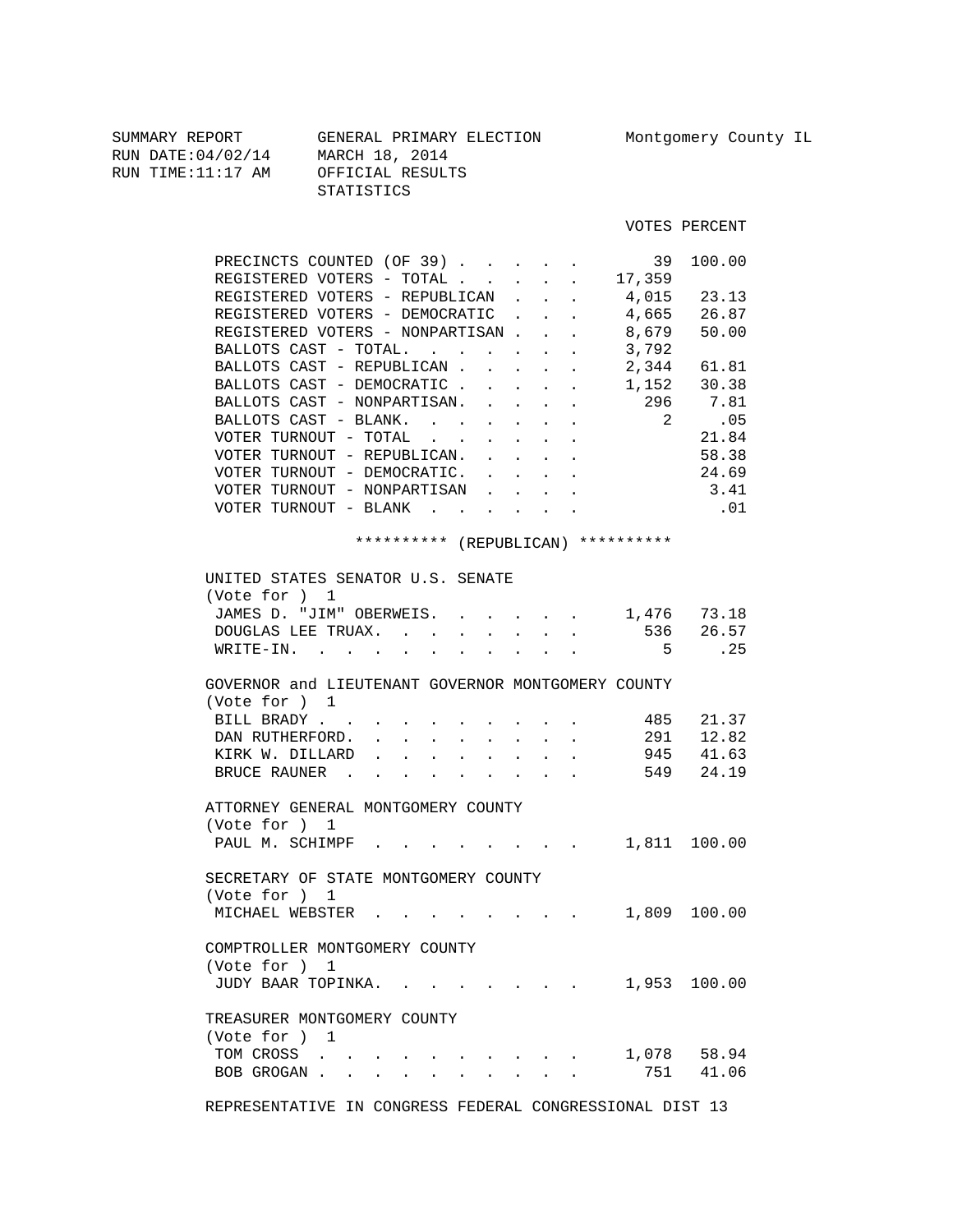(Vote for ) 1 RODNEY DAVIS . . . . . . . . . 1,404 62.34 MICHAEL FIRSCHING. . . . . . . . 56 2.49<br>ERIKA HAROLD . . . . . . . . . 792 35.17 ERIKA HAROLD . . . . . . . . . SENATOR IN THE 48TH DISTRICT STATE LEG (SENATE) DIST 48 (Vote for ) 1 LINDA LITTLE . . . . . . . . . . 1,758 100.00 REPRESENTATIVE IN THE GENERAL ASSEMBLY STATE REPRESENTATIVE DIST 95 (Vote for ) 1 WAYNE ARTHUR ROSENTHAL . . . . . . 2,113 100.00 COUNTY CLERK MONTGOMERY COUNTY (Vote for ) 1 SANDY LEITHEISER . . . . . . . . 2,089 100.00 COUNTY TREASURER MONTGOMERY COUNTY (Vote for ) 1 RONALD D. JENKINS. . . . . . . . 2,058 100.00 COUNTY SHERIFF MONTGOMERY COUNTY (Vote for ) 1 JIM VAZZI . . . . . . . . . . 2,042 100.00 REGIONAL SUPERINTENDENT OF SCHOOLS (CALHOUN/GREENE/JERSEY/MACOUPIN) (Vote for ) 1 NO CANDIDATE FILED . . . . . . . 0 REGIONAL SUPERINTENDENT OF SCHOOLS (MENARD/SANGAMON) (Vote for ) 1 JEFF VOSE . . . . . . . . . . . 8 100.00 REGIONAL SUPERINTENDENT OF SCHOOLS (MADISON COUNTY) (Vote for ) 1 NO CANDIDATE FILED . . . . . . . 0 REGIONAL SUPERINTENDENT OF SCHOOLS (BOND/CHRISTIAN/EFFINGHAM/FAYETTE/MONTGOMERY) (Vote for ) 1 NO CANDIDATE FILED . . . . . . . 0 COUNTY BOARD MEMBER DISTRICT 1 (Vote for ) 1 MEGAN I. BEELER . . . . . . . . . 460 100.00 COUNTY BOARD MEMBER DISTRICT 2 (Vote for ) 1 JOSEPH V. GASPARICH . . . . . . . 353 100.00 COUNTY BOARD MEMBER DISTRICT 5 (Vote for ) 1 WILLIAM D. BERGEN. . . . . . . . 144 100.00

COUNTY BOARD MEMBER DISTRICT 7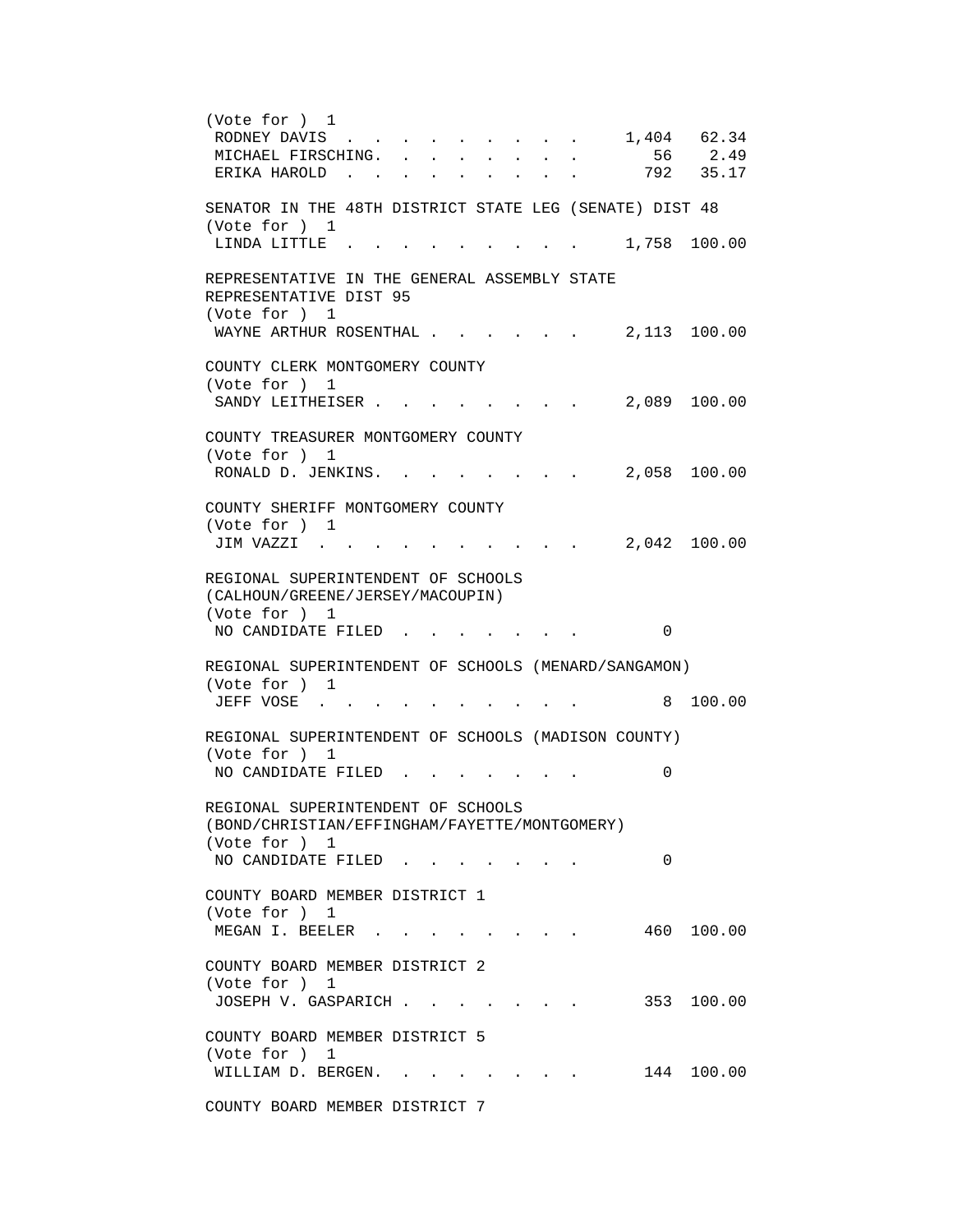(Vote for ) 1 ROBERT (BOB) SNEED . . . . . . . 289 100.00 COUNTY BOARD MEMBER DISTRICT 3 (Vote for ) 2 JAY L. MARTIN . . . . . . . . . . 238 100.00 COUNTY BOARD MEMBER DISTRICT 4 (Vote for ) 2 EARLENE BLACKBURN- ROBINSON . . . . 203 100.00 COUNTY BOARD MEMBER DISTRICT 6 (Vote for ) 2 TIM HOPPER . . . . . . . . . . 276 100.00 JUDGE OF THE CIRCUIT COURT JUDICIAL CIRCUIT DISTRICT 4 (Vote for ) 1 MARTIN W. SIEMER . . . . . . . . . 881 52.22 DEBORAH MCLOCHLIN RILEY. . . . . . 806 47.78 JUDGE OF THE CIRCUIT COURT JUDICIAL CIRCUIT DISTRICT 4 (Vote for ) 1 NO CANDIDATE FILED . . . . . . . 0 PRECINCT COMMITTEEMAN AUDUBON (Vote for ) 1 NO CANDIDATE FILED . . . . . . . 0 PRECINCT COMMITTEEMAN BOIS D'ARC (Vote for ) 1 NO CANDIDATE FILED . . . . . . . 0 PRECINCT COMMITTEEMAN BUTLER GROVE (Vote for ) 1 NO CANDIDATE FILED . . . . . . . 0 PRECINCT COMMITTEEMAN EAST FORK 1 (Vote for ) 1 JIMMY RICKE. . . . . . . . . . 61 100.00 PRECINCT COMMITTEEMAN EAST FORK 2 (Vote for ) 1 NO CANDIDATE FILED . . . . . . . 0 PRECINCT COMMITTEEMAN EAST FORK 3 (Vote for ) 1 NO CANDIDATE FILED . . . . . . . 0 PRECINCT COMMITTEEMAN FILLMORE (Vote for ) 1 NO CANDIDATE FILED . . . . . . . 0 PRECINCT COMMITTEEMAN GRISHAM 1 (Vote for ) 1 NO CANDIDATE FILED . . . . . . . 0

PRECINCT COMMITTEEMAN GRISHAM 2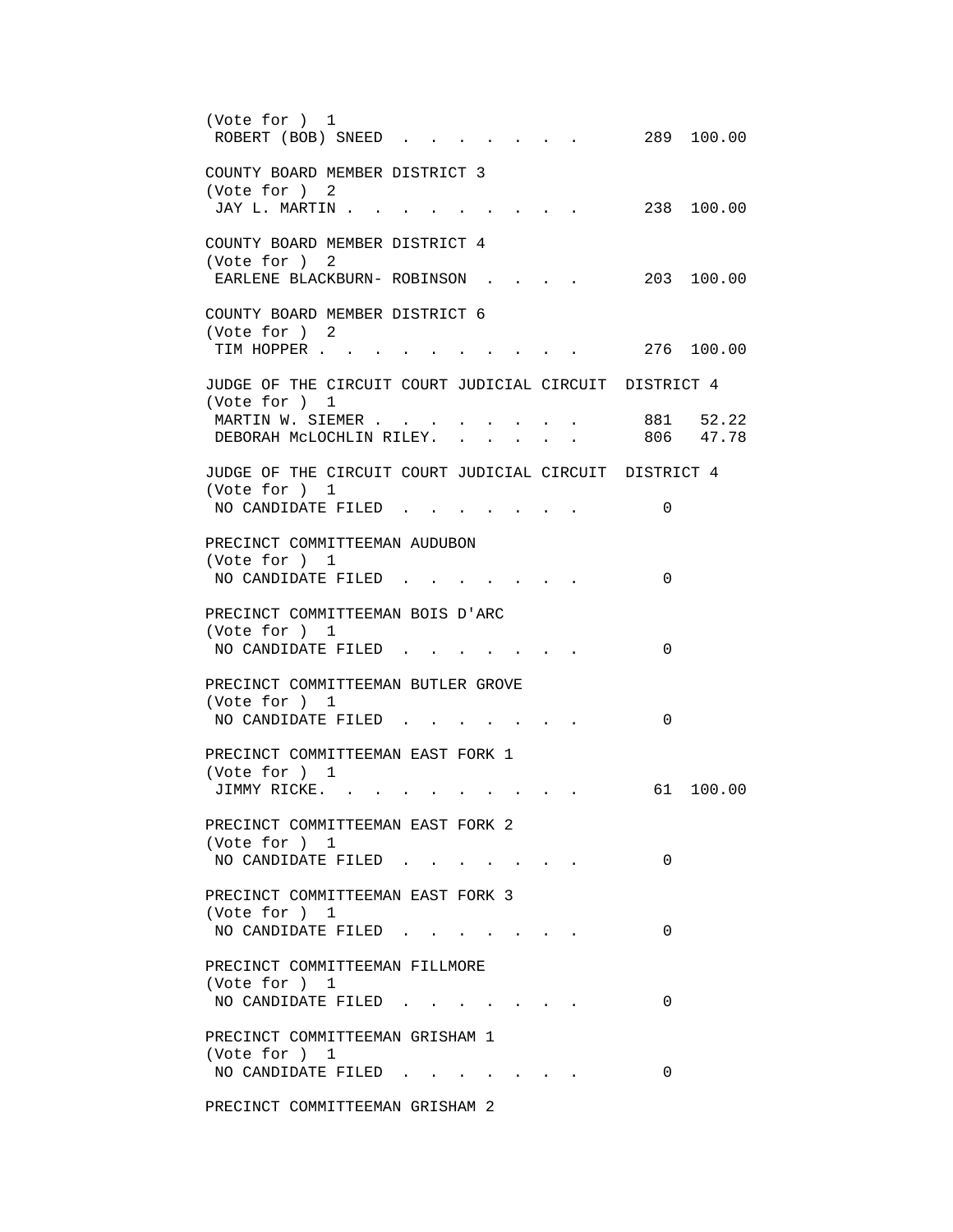| (Vote for ) 1<br>RICHARD D. REINCKE.                                     |  |  |          | 17 100.00  |
|--------------------------------------------------------------------------|--|--|----------|------------|
| PRECINCT COMMITTEEMAN HARVEL<br>(Vote for ) 1                            |  |  |          |            |
| NO CANDIDATE FILED.                                                      |  |  | $\Omega$ |            |
| PRECINCT COMMITTEEMAN HILLSBORO 1<br>(Vote for ) 1<br>TERRY L. RICHMOND. |  |  |          | 26 100.00  |
| PRECINCT COMMITTEEMAN HILLSBORO 2                                        |  |  |          |            |
| (Vote for ) 1<br>DARYL HODGES                                            |  |  |          | 37 100.00  |
| PRECINCT COMMITTEEMAN HILLSBORO 3<br>(Vote for ) 1                       |  |  |          |            |
| L.R. (DICK) JAMES.                                                       |  |  |          | 103 100.00 |
| PRECINCT COMMITTEEMAN HILLSBORO 4<br>(Vote for ) 1                       |  |  |          |            |
| NO CANDIDATE FILED                                                       |  |  | $\Omega$ |            |
| PRECINCT COMMITTEEMAN HILLSBORO 5<br>(Vote for ) 1                       |  |  |          |            |
| ROY L. HERTEL .                                                          |  |  |          | 74 100.00  |
| PRECINCT COMMITTEEMAN HILLSBORO 6<br>(Vote for ) 1                       |  |  |          |            |
| DEAN LESSMAN                                                             |  |  |          | 35 100.00  |
| PRECINCT COMMITTEEMAN IRVING<br>(Vote for ) 1<br>NO CANDIDATE FILED.     |  |  | 0        |            |
|                                                                          |  |  |          |            |
| PRECINCT COMMITTEEMAN NOKOMIS 1<br>(Vote for ) 1<br>NELSON E. AUMANN     |  |  | 30       | 100.00     |
| PRECINCT COMMITTEEMAN NOKOMIS 2<br>(Vote for ) 1                         |  |  |          |            |
| NO CANDIDATE FILED                                                       |  |  | $\Omega$ |            |
| PRECINCT COMMITTEEMAN NOKOMIS 3<br>(Vote for ) 1<br>LANCE L. LEHNEN      |  |  |          | 50 100.00  |
|                                                                          |  |  |          |            |
| PRECINCT COMMITTEEMAN NOKOMIS 4<br>(Vote for ) 1<br>NO CANDIDATE FILED   |  |  | 0        |            |
| PRECINCT COMMITTEEMAN NORTH LITCHFIELD 1                                 |  |  |          |            |
| (Vote for ) 1<br>MARY BATHURST                                           |  |  |          | 73 100.00  |
| PRECINCT COMMITTEEMAN NORTH LITCHFIELD 2<br>(Vote for ) 1                |  |  |          |            |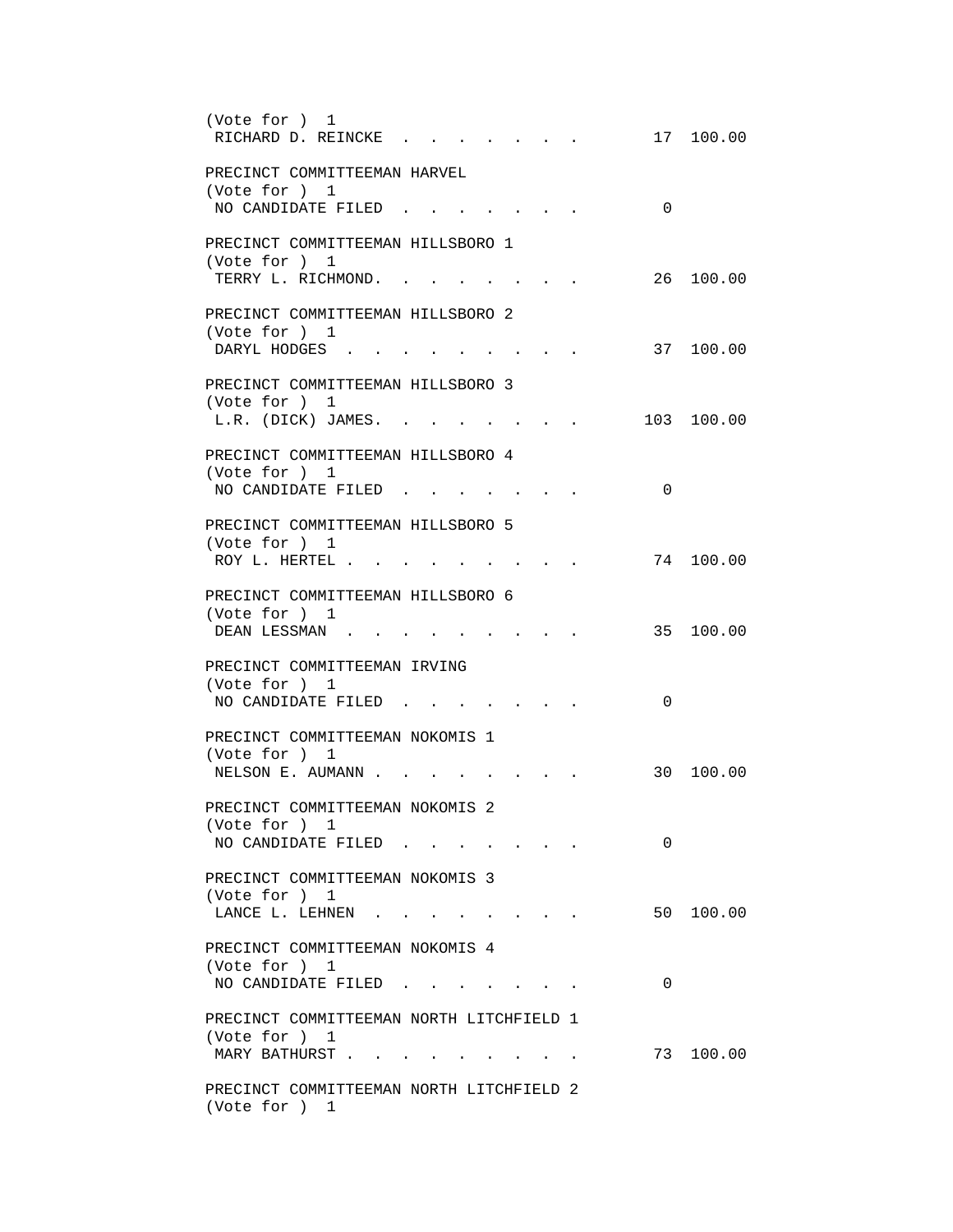```
NO CANDIDATE FILED . . . . . . . 0
 PRECINCT COMMITTEEMAN NORTH LITCHFIELD 3 
 (Vote for ) 1 
NO CANDIDATE FILED . . . . . . . 0
 PRECINCT COMMITTEEMAN NORTH LITCHFIELD 4 
 (Vote for ) 1 
NO CANDIDATE FILED . . . . . . . 0
 PRECINCT COMMITTEEMAN NORTH LITCHFIELD 5 
 (Vote for ) 1 
NO CANDIDATE FILED . . . . . . . 0
 PRECINCT COMMITTEEMAN NORTH LITCHFIELD 6 
 (Vote for ) 1 
NO CANDIDATE FILED . . . . . . . 0
 PRECINCT COMMITTEEMAN PITMAN 
 (Vote for ) 1 
 JEREMY L. JONES . . . . . . . . 56 100.00 
 PRECINCT COMMITTEEMAN RAYMOND 
 (Vote for ) 1 
 TIMOTHY J. MIZERA. . . . . . . . 190 100.00 
 PRECINCT COMMITTEEMAN ROUNTREE 
 (Vote for ) 1 
CLARENCE KEISER . . . . . . . . 44 100.00
 PRECINCT COMMITTEEMAN SOUTH FILLMORE 
 (Vote for ) 1 
NO CANDIDATE FILED . . . . . . . 0
 PRECINCT COMMITTEEMAN SOUTH LITCHFIELD 1 
 (Vote for ) 1 
NO CANDIDATE FILED . . . . . . . 0
 PRECINCT COMMITTEEMAN SOUTH LITCHFIELD 2 
 (Vote for ) 1 
MARCIA E. SAILSBURY . . . . . . . 27 100.00
 PRECINCT COMMITTEEMAN SOUTH LITCHFIELD 3 
 (Vote for ) 1 
NO CANDIDATE FILED . . . . . . . 0
 PRECINCT COMMITTEEMAN SOUTH LITCHFIELD 4 
 (Vote for ) 1 
NO CANDIDATE FILED . . . . . . . 0
 PRECINCT COMMITTEEMAN WALSHVILLE 
 (Vote for ) 1 
NO CANDIDATE FILED . . . . . . . 0
 PRECINCT COMMITTEEMAN WITT 1 
 (Vote for ) 1 
NO CANDIDATE FILED . . . . . . . 0
```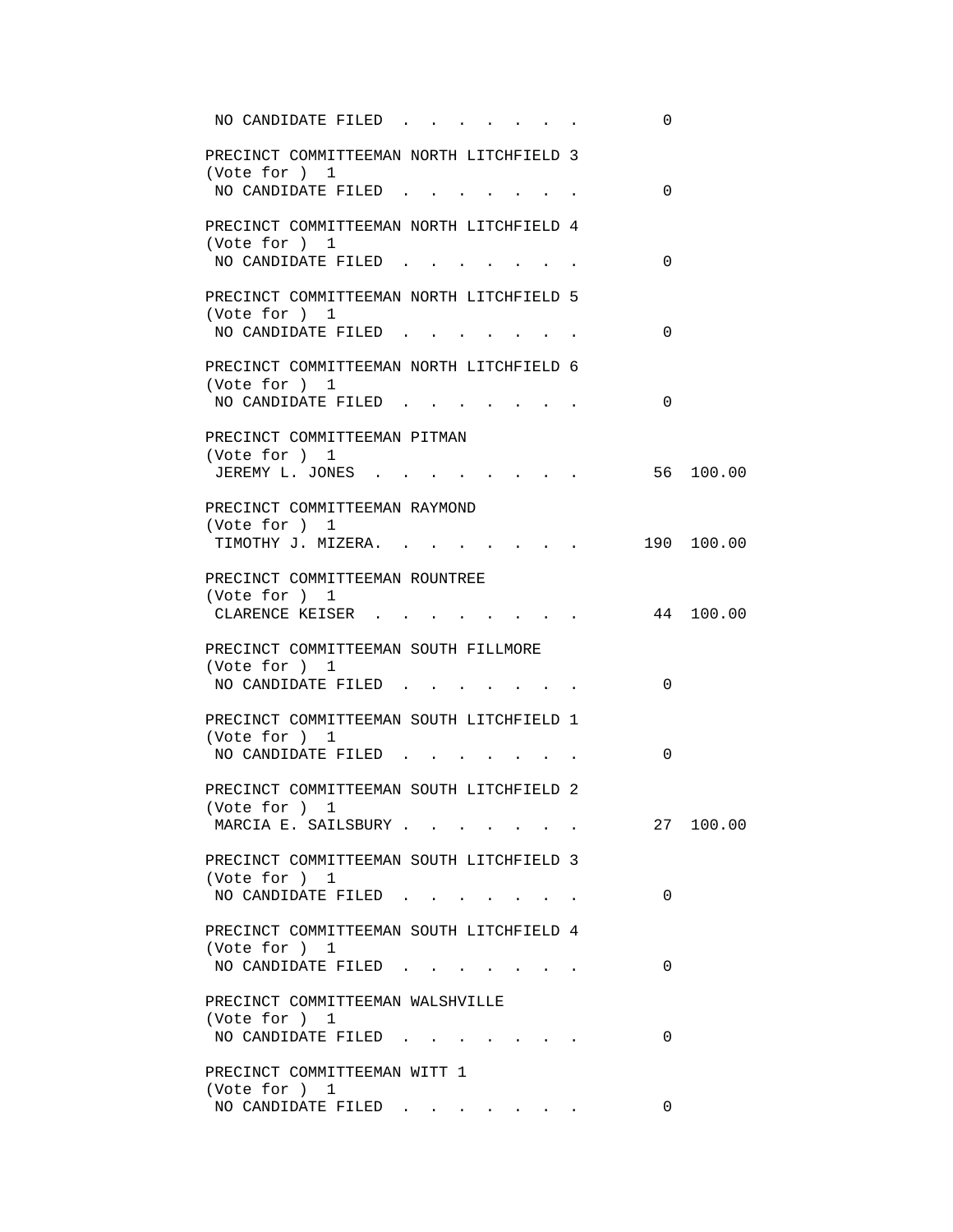PRECINCT COMMITTEEMAN WITT 2 (Vote for ) 1 NO CANDIDATE FILED . . . . . . . 0 PRECINCT COMMITTEEMAN ZANESVILLE (Vote for ) 1 NO CANDIDATE FILED . . . . . . . 0 \*\*\*\*\*\*\*\*\*\* (DEMOCRATIC) \*\*\*\*\*\*\*\*\*\* UNITED STATES SENATOR U.S. SENATE (Vote for ) 1 RICHARD J. DURBIN. . . . . . . . . 968 100.00 GOVERNOR and LIEUTENANT GOVERNOR MONTGOMERY COUNTY (Vote for ) 1 TIO HARDIMAN . . . . . . . . . 460 46.65 PAT QUINN . . . . . . . . . . . 526 53.35 ATTORNEY GENERAL MONTGOMERY COUNTY (Vote for ) 1 LISA MADIGAN . . . . . . . . . . 957 100.00 SECRETARY OF STATE MONTGOMERY COUNTY (Vote for ) 1 JESSE WHITE. . . . . . . . . . 1,003 100.00 COMPTROLLER MONTGOMERY COUNTY (Vote for ) 1 SHEILA SIMON . . . . . . . . . 919 100.00 TREASURER MONTGOMERY COUNTY (Vote for ) 1 MICHAEL W. FRERICHS . . . . . . . 894 100.00 REPRESENTATIVE IN CONGRESS FEDERAL CONGRESSIONAL DIST 13 (Vote for ) 1 ANN E. CALLIS . . . . . . . . . . 594 58.70<br>GEORGE GOLLIN . . . . . . . . . 235 23.22 GEORGE GOLLIN . . . . . . . . . . DAVID L. GREEN. . . . . . . . . 183 18.08 STATE CENTRAL COMMITTEEWOMAN MONTGOMERY COUNTY (Vote for ) 1 JAYNE MAZZOTTI. . . . . . . . . 842 100.00 STATE CENTRAL COMMITTEEMAN MONTGOMERY COUNTY (Vote for ) 1 TERRY REDMAN . . . . . . . . . . 804 100.00 SENATOR IN THE 48TH DISTRICT STATE LEG (SENATE) DIST 48 (Vote for ) 1 ANDY MANAR . . . . . . . . . . . 976 100.00 REPRESENTATIVE IN THE GENERAL ASSEMBLY STATE REPRESENTATIVE DIST 95 (Vote for ) 1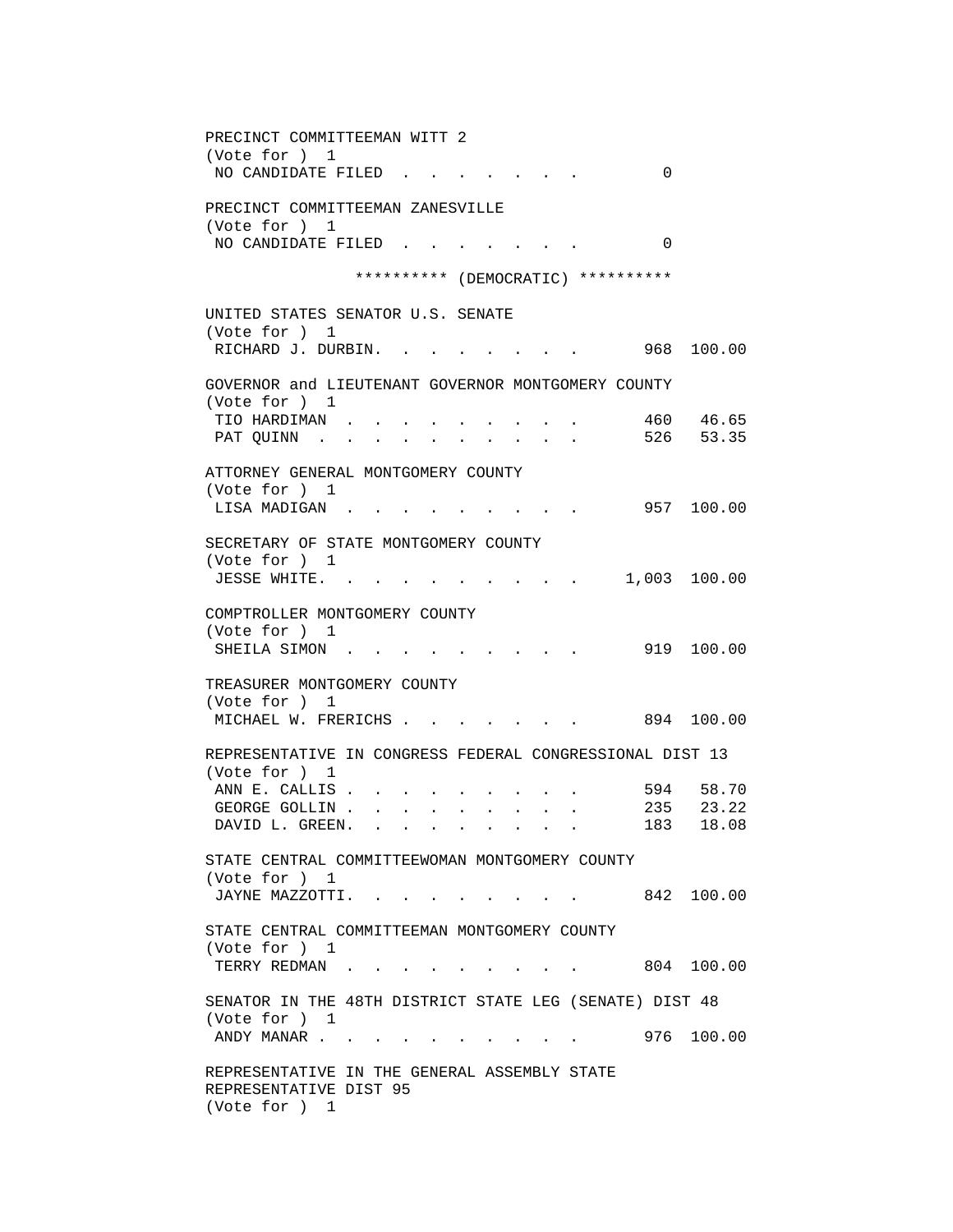NO CANDIDATE FILED . . . . . . . 0 COUNTY CLERK MONTGOMERY COUNTY (Vote for ) 1 NO CANDIDATE FILED . . . . . . . 0 COUNTY TREASURER MONTGOMERY COUNTY (Vote for ) 1 NO CANDIDATE FILED . . . . . . . 0 COUNTY SHERIFF MONTGOMERY COUNTY (Vote for ) 1 NO CANDIDATE FILED . . . . . . . 0 REGIONAL SUPERINTENDENT OF SCHOOLS (CALHOUN/GREENE/JERSEY/MACOUPIN) (Vote for ) 1 DAVID SCHWARTZ. . . . . . . . . 1 33.33 LARRY PFEIFFER. . . . . . . . . . 2 66.67 REGIONAL SUPERINTENDENT OF SCHOOLS (MENARD/SANGAMON) (Vote for ) 1 NO CANDIDATE FILED . . . . . . . 0 REGIONAL SUPERINTENDENT OF SCHOOLS (MADISON COUNTY) (Vote for ) 1 ROBERT A. DAIBER . . . . . . . . 0 REGIONAL SUPERINTENDENT OF SCHOOLS (BOND/CHRISTIAN/EFFINGHAM/FAYETTE/MONTGOMERY) (Vote for ) 1 JULIE WOLLERMAN . . . . . . . . 881 100.00 COUNTY BOARD MEMBER DISTRICT 1 (Vote for ) 1 NO CANDIDATE FILED . . . . . . . 0 COUNTY BOARD MEMBER DISTRICT 2 (Vote for ) 1 NO CANDIDATE FILED . . . . . . . 0 COUNTY BOARD MEMBER DISTRICT 5 (Vote for ) 1 SHARON KUCHAR . . . . . . . . . 117 100.00 COUNTY BOARD MEMBER DISTRICT 7 (Vote for ) 1 NO CANDIDATE FILED . . . . . . . 0 COUNTY BOARD MEMBER DISTRICT 3 (Vote for ) 2 GEORGE L. BLANKENSHIP . . . . . . 101 100.00 COUNTY BOARD MEMBER DISTRICT 4 (Vote for ) 2 PAM THACKER. . . . . . . . . . . 109 45.04<br>MIKE PLUNKETT . . . . . . . . . . 133 54.96 MIKE PLUNKETT . . . . . . . . . .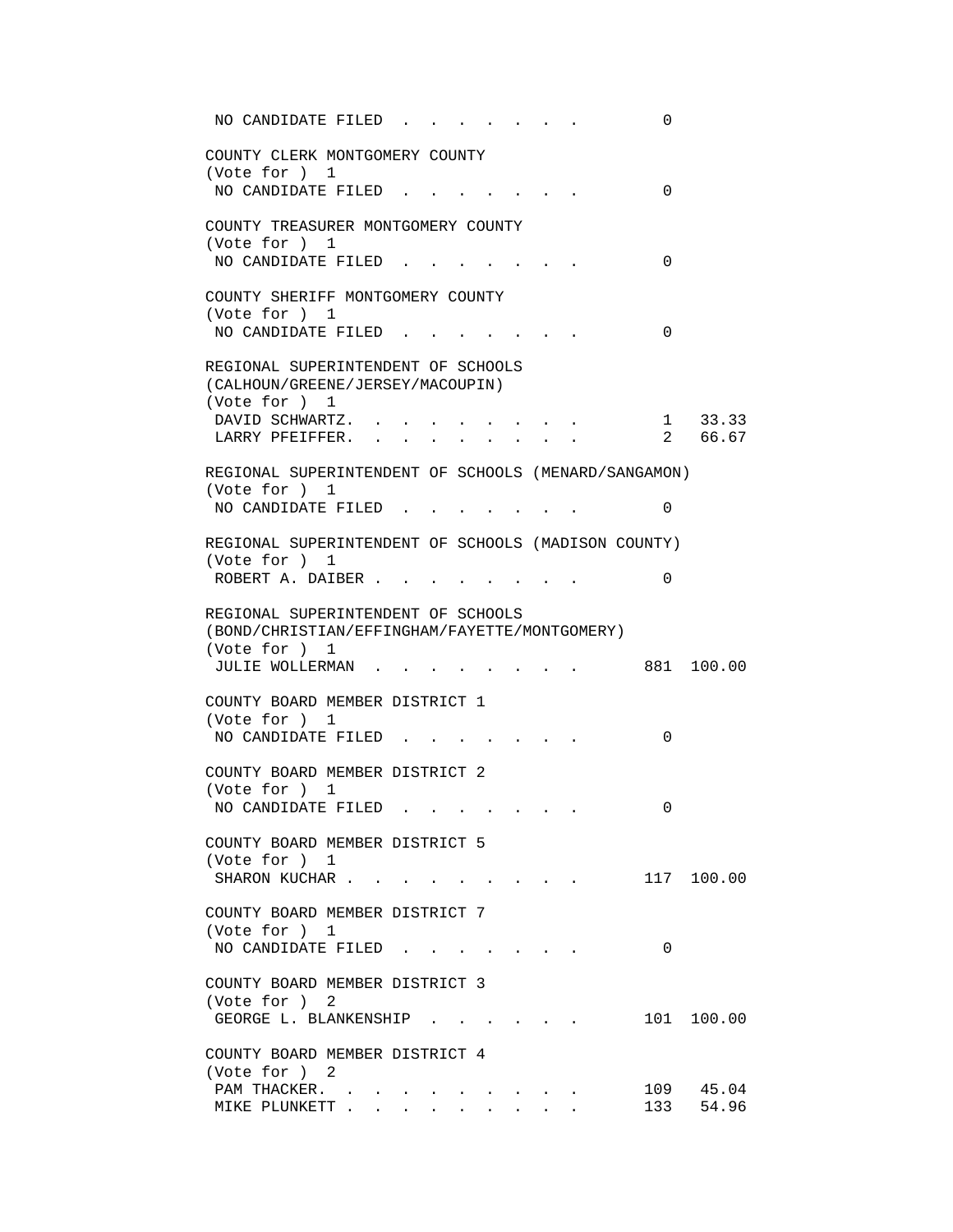| COUNTY BOARD MEMBER DISTRICT 6                                                                                                              |
|---------------------------------------------------------------------------------------------------------------------------------------------|
| (Vote for ) 2<br>117 52.00                                                                                                                  |
| RONALD E. DEABENDERFER<br>108 48.00<br>DAVID RONEN.<br>the contract of the contract of the                                                  |
|                                                                                                                                             |
| JUDGE OF THE CIRCUIT COURT JUDICIAL CIRCUIT DISTRICT 4                                                                                      |
| (Vote for ) 1                                                                                                                               |
| ERICKA SANDERS.<br>844 100.00                                                                                                               |
| JUDGE OF THE CIRCUIT COURT JUDICIAL CIRCUIT DISTRICT 4                                                                                      |
| (Vote for ) 1                                                                                                                               |
| JAMES L. ROBERTS<br>949 100.00                                                                                                              |
| PRECINCT COMMITTEEMAN AUDUBON                                                                                                               |
| (Vote for ) 1                                                                                                                               |
| $\Omega$<br>NO CANDIDATE FILED                                                                                                              |
|                                                                                                                                             |
| PRECINCT COMMITTEEMAN BOIS D'ARC                                                                                                            |
| (Vote for ) 1<br>93 100.00<br>JUDY LOTT                                                                                                     |
|                                                                                                                                             |
| PRECINCT COMMITTEEMAN BUTLER GROVE                                                                                                          |
| (Vote for ) 1                                                                                                                               |
| GREGORY SPRINGER<br>42 100.00                                                                                                               |
| PRECINCT COMMITTEEMAN EAST FORK 1                                                                                                           |
| (Vote for ) 1                                                                                                                               |
| 42 100.00<br>STEPHEN VOYLES                                                                                                                 |
| PRECINCT COMMITTEEMAN EAST FORK 2                                                                                                           |
| (Vote for ) 1                                                                                                                               |
| $\Omega$<br>NO CANDIDATE FILED                                                                                                              |
| PRECINCT COMMITTEEMAN EAST FORK 3                                                                                                           |
| (Vote for ) 1                                                                                                                               |
| 22 100.00<br>STEVEN WHITE .<br>and the state of the state of the                                                                            |
|                                                                                                                                             |
| PRECINCT COMMITTEEMAN FILLMORE<br>(Vote for ) 1                                                                                             |
| NO CANDIDATE FILED.<br>0<br>the contract of the contract of the contract of the contract of the contract of the contract of the contract of |
|                                                                                                                                             |
| PRECINCT COMMITTEEMAN GRISHAM 1                                                                                                             |
| (Vote for ) 1<br>S. L. "STAN" $CASEY$<br>20 100.00                                                                                          |
|                                                                                                                                             |
| PRECINCT COMMITTEEMAN GRISHAM 2                                                                                                             |
| (Vote for ) 1                                                                                                                               |
| MICHELLE (MICKI) CHAPPELEAR<br>11 100.00                                                                                                    |
| PRECINCT COMMITTEEMAN HARVEL                                                                                                                |
| (Vote for ) 1                                                                                                                               |
| JOHN RICHARD LYONS<br>17 100.00                                                                                                             |
| PRECINCT COMMITTEEMAN HILLSBORO 1                                                                                                           |
| (Vote for ) 1                                                                                                                               |
| 20 100.00<br>DAVID RONEN.                                                                                                                   |
|                                                                                                                                             |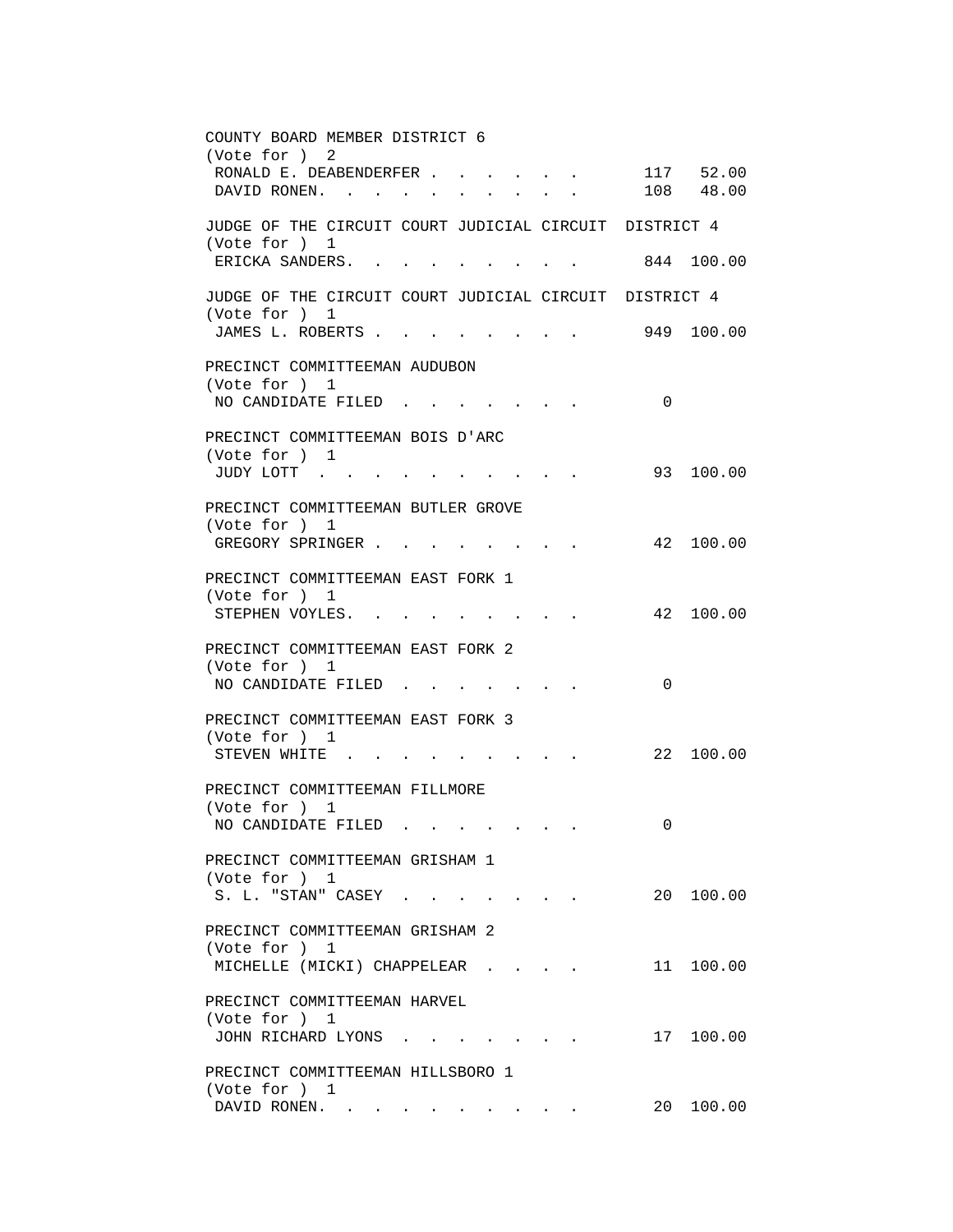| PRECINCT COMMITTEEMAN HILLSBORO 2<br>(Vote for ) 1 |                                         |          |           |
|----------------------------------------------------|-----------------------------------------|----------|-----------|
| ELIZABETH WILSON                                   |                                         |          | 19 100.00 |
| PRECINCT COMMITTEEMAN HILLSBORO 3                  |                                         |          |           |
| (Vote for ) 1<br>MARY MARGARET DAL POZZO. .        |                                         |          | 43 100.00 |
| PRECINCT COMMITTEEMAN HILLSBORO 4                  |                                         |          |           |
| (Vote for ) 1<br>VERNON DURBIN                     |                                         |          | 19 100.00 |
| PRECINCT COMMITTEEMAN HILLSBORO 5                  |                                         |          |           |
| (Vote for ) 1<br>JIM MOORE                         |                                         |          | 49 100.00 |
| PRECINCT COMMITTEEMAN HILLSBORO 6                  |                                         |          |           |
| (Vote for ) 1<br>DICKIE ELAM                       |                                         |          | 51 100.00 |
| PRECINCT COMMITTEEMAN IRVING                       |                                         |          |           |
| (Vote for ) 1<br>NO CANDIDATE FILED.               |                                         | $\Omega$ |           |
| PRECINCT COMMITTEEMAN NOKOMIS 1                    |                                         |          |           |
| (Vote for ) 1<br>NO CANDIDATE FILED.               |                                         | $\Omega$ |           |
| PRECINCT COMMITTEEMAN NOKOMIS 2                    |                                         |          |           |
| (Vote for ) 1<br>NO CANDIDATE FILED.               |                                         | $\Omega$ |           |
| PRECINCT COMMITTEEMAN NOKOMIS 3                    |                                         |          |           |
| (Vote for ) 1<br>WILLIAM J. JOHNSON, JR            |                                         |          | 8 100.00  |
| PRECINCT COMMITTEEMAN NOKOMIS 4                    |                                         |          |           |
| (Vote for ) 1<br>DENNIS K. MATTHEWS.               |                                         |          | 23 100.00 |
| PRECINCT COMMITTEEMAN NORTH LITCHFIELD 1           |                                         |          |           |
| (Vote for ) 1<br>FRANK CARROLL                     |                                         |          | 17 100.00 |
| PRECINCT COMMITTEEMAN NORTH LITCHFIELD 2           |                                         |          |           |
| (Vote for ) 1<br>LOUIS LEWEY.                      | $\cdot$ $\cdot$ $\cdot$ $\cdot$ $\cdot$ |          | 17 100.00 |
| PRECINCT COMMITTEEMAN NORTH LITCHFIELD 3           |                                         |          |           |
| (Vote for ) 1<br>TIMOTHY L. FOGLE                  |                                         |          | 14 100.00 |
| PRECINCT COMMITTEEMAN NORTH LITCHFIELD 4           |                                         |          |           |
| (Vote for ) 1<br>NO CANDIDATE FILED                |                                         | 0        |           |
|                                                    |                                         |          |           |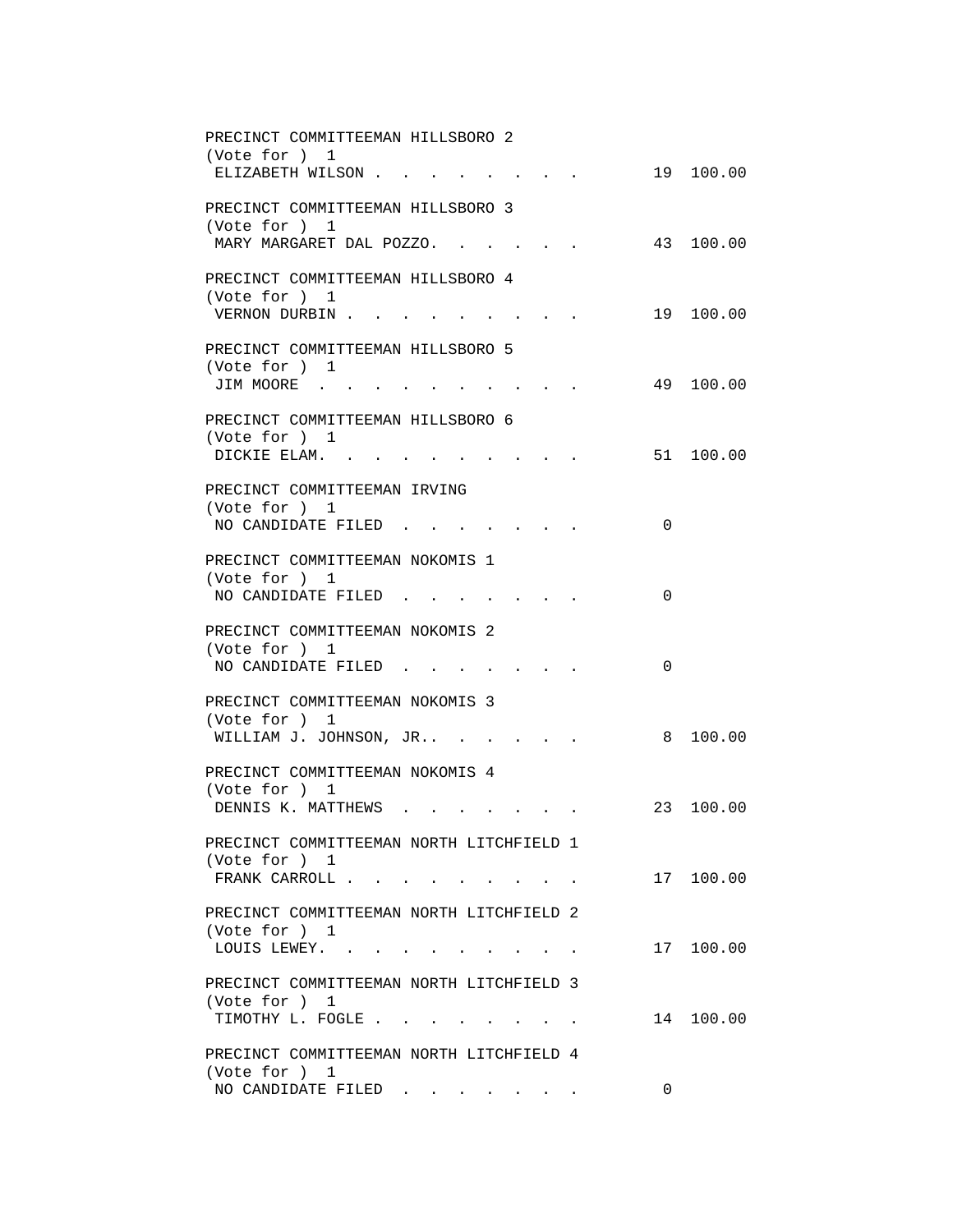| PRECINCT COMMITTEEMAN NORTH LITCHFIELD 5<br>(Vote for ) 1 |          |                      |
|-----------------------------------------------------------|----------|----------------------|
| TED ELIZONDO                                              |          | 24 100.00            |
| PRECINCT COMMITTEEMAN NORTH LITCHFIELD 6<br>(Vote for ) 1 |          |                      |
| CHUCK NAPIER                                              | 29       | 100.00               |
| PRECINCT COMMITTEEMAN PITMAN<br>(Vote for ) 1             |          |                      |
| LEWIS RAY DURSTON.                                        |          | 35 100.00            |
| PRECINCT COMMITTEEMAN RAYMOND<br>(Vote for ) 1            |          |                      |
| NATHAN G. BROADDUS                                        |          | 63 100.00            |
| PRECINCT COMMITTEEMAN ROUNTREE<br>(Vote for ) 1           |          |                      |
| BEN MATLI                                                 |          | 10 100.00            |
| PRECINCT COMMITTEEMAN SOUTH FILLMORE<br>(Vote for ) 1     |          |                      |
| NO CANDIDATE FILED                                        | $\Omega$ |                      |
| PRECINCT COMMITTEEMAN SOUTH LITCHFIELD 1<br>(Vote for ) 1 |          |                      |
| SHARON KUCHAR<br>SHELLEY ELIZONDO BRAKENHOFF              |          | 38 71.70<br>15 28.30 |
|                                                           |          |                      |
| PRECINCT COMMITTEEMAN SOUTH LITCHFIELD 2<br>(Vote for ) 1 |          |                      |
| NO CANDIDATE FILED                                        | $\Omega$ |                      |
| PRECINCT COMMITTEEMAN SOUTH LITCHFIELD 3<br>(Vote for ) 1 |          |                      |
| CHRIS BAUGHER                                             |          | 10 100.00            |
| PRECINCT COMMITTEEMAN SOUTH LITCHFIELD 4<br>(Vote for ) 1 |          |                      |
| RICH WENDEL.                                              |          | 18 100.00            |
| PRECINCT COMMITTEEMAN WALSHVILLE<br>(Vote for ) 1         |          |                      |
| NO CANDIDATE FILED                                        | 0        |                      |
| PRECINCT COMMITTEEMAN WITT 1<br>(Vote for ) 1             |          |                      |
| NO CANDIDATE FILED                                        | 0        |                      |
| PRECINCT COMMITTEEMAN WITT 2                              |          |                      |
| (Vote for ) 1<br>NO CANDIDATE FILED                       | 0        |                      |
| PRECINCT COMMITTEEMAN ZANESVILLE<br>(Vote for ) 1         |          |                      |
| DAVID P. GRAHAM                                           |          | 13 100.00            |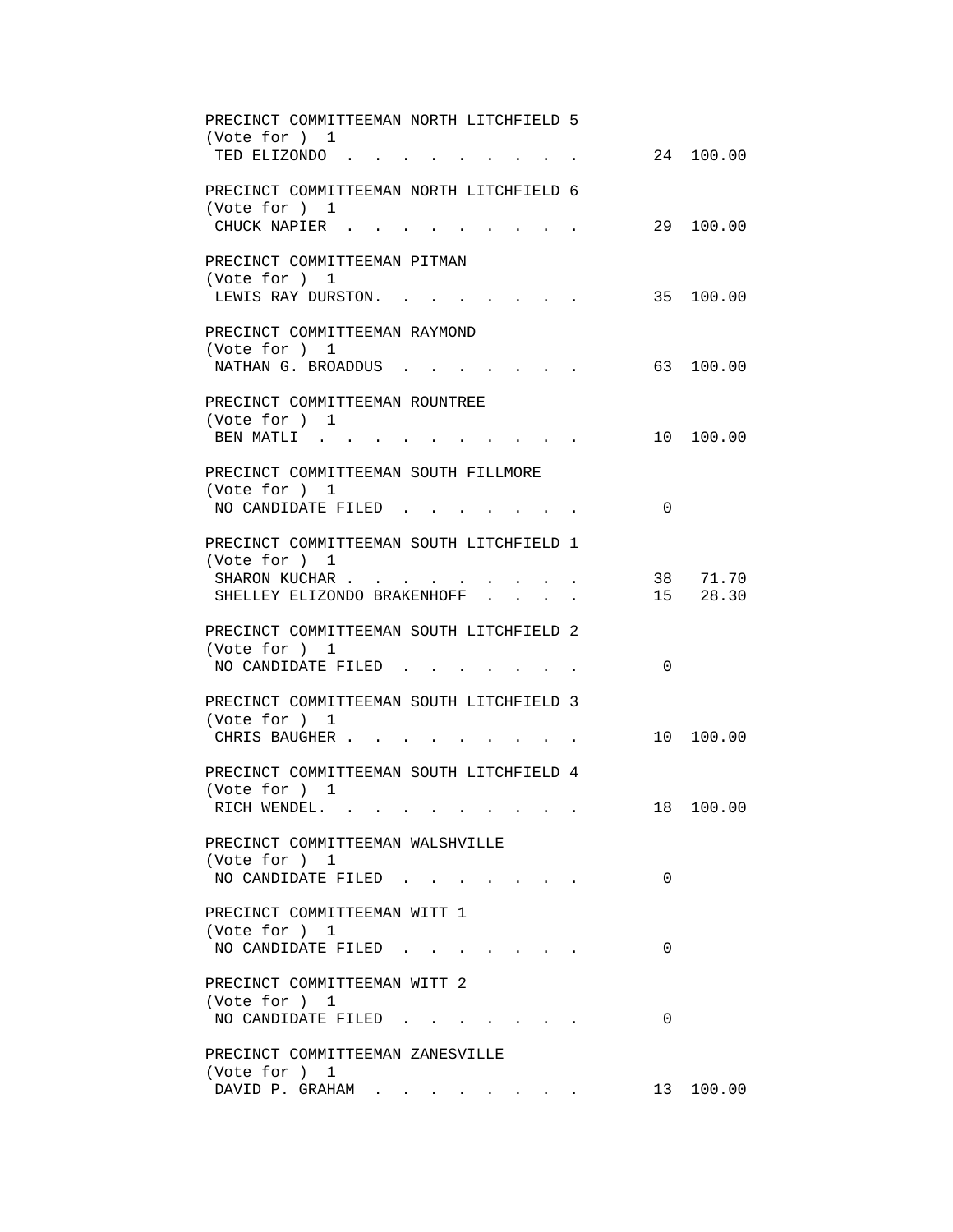| BUTLER QUESTION VILLAGE OF BUTLER<br>(Vote for ) 1 |                                                                                                                 |               |                                                                                                                                                                                                                                |                      |                      |                           |                                    |                      |                                                                                                                                                                                                                                |                                                           |                      |                |                                                       |           |
|----------------------------------------------------|-----------------------------------------------------------------------------------------------------------------|---------------|--------------------------------------------------------------------------------------------------------------------------------------------------------------------------------------------------------------------------------|----------------------|----------------------|---------------------------|------------------------------------|----------------------|--------------------------------------------------------------------------------------------------------------------------------------------------------------------------------------------------------------------------------|-----------------------------------------------------------|----------------------|----------------|-------------------------------------------------------|-----------|
| YES                                                | $\mathcal{A}^{\mathcal{A}}$ , and $\mathcal{A}^{\mathcal{A}}$ , and $\mathcal{A}^{\mathcal{A}}$                 |               |                                                                                                                                                                                                                                |                      |                      |                           |                                    |                      |                                                                                                                                                                                                                                |                                                           |                      |                |                                                       | 5 16.67   |
| NO.                                                |                                                                                                                 |               | and a series of the contract of the series of the series of the series of the series of the series of the series of the series of the series of the series of the series of the series of the series of the series of the seri |                      |                      |                           |                                    |                      |                                                                                                                                                                                                                                |                                                           |                      |                |                                                       | 25 83.33  |
| CITY OF LITCHFIELD QUESTION                        |                                                                                                                 |               |                                                                                                                                                                                                                                |                      |                      |                           |                                    |                      |                                                                                                                                                                                                                                |                                                           |                      |                |                                                       |           |
| (Vote for ) 1                                      |                                                                                                                 |               |                                                                                                                                                                                                                                |                      |                      |                           |                                    |                      |                                                                                                                                                                                                                                |                                                           |                      |                |                                                       |           |
| YES                                                | $\mathcal{L}^{\mathcal{L}}$ , and $\mathcal{L}^{\mathcal{L}}$ , and $\mathcal{L}^{\mathcal{L}}$                 |               |                                                                                                                                                                                                                                |                      |                      |                           |                                    |                      |                                                                                                                                                                                                                                | $\mathbf{r}$ , $\mathbf{r}$ , $\mathbf{r}$ , $\mathbf{r}$ |                      |                |                                                       | 236 38.94 |
| NO.                                                |                                                                                                                 |               |                                                                                                                                                                                                                                |                      |                      |                           |                                    |                      |                                                                                                                                                                                                                                |                                                           | $\ddot{\phantom{a}}$ |                |                                                       | 370 61.06 |
| CITY OF NOKOMIS                                    |                                                                                                                 |               |                                                                                                                                                                                                                                |                      |                      |                           |                                    |                      |                                                                                                                                                                                                                                |                                                           |                      |                |                                                       |           |
| (Vote for ) 1                                      |                                                                                                                 |               |                                                                                                                                                                                                                                |                      |                      |                           |                                    |                      |                                                                                                                                                                                                                                |                                                           |                      |                |                                                       |           |
| YES                                                |                                                                                                                 |               |                                                                                                                                                                                                                                |                      |                      |                           |                                    |                      |                                                                                                                                                                                                                                |                                                           |                      |                |                                                       | 97 49.49  |
| NO.                                                |                                                                                                                 |               |                                                                                                                                                                                                                                |                      |                      |                           |                                    |                      |                                                                                                                                                                                                                                |                                                           |                      |                |                                                       | 99 50.51  |
|                                                    |                                                                                                                 |               |                                                                                                                                                                                                                                |                      |                      |                           |                                    |                      |                                                                                                                                                                                                                                |                                                           |                      |                | SHOAL CREEK FIRE PROTECTION QUESTION SHOAL CREEK FIRE |           |
| PROTECTION DISTRICT                                |                                                                                                                 |               |                                                                                                                                                                                                                                |                      |                      |                           |                                    |                      |                                                                                                                                                                                                                                |                                                           |                      |                |                                                       |           |
| (Vote for ) 1                                      |                                                                                                                 |               |                                                                                                                                                                                                                                |                      |                      |                           |                                    |                      |                                                                                                                                                                                                                                |                                                           |                      |                |                                                       |           |
| YES                                                | $\mathcal{A}(\mathbf{x})$ . The set of the set of the set of $\mathcal{A}(\mathbf{x})$                          |               |                                                                                                                                                                                                                                |                      |                      |                           | $\sim$ $\sim$ $\sim$ $\sim$ $\sim$ |                      |                                                                                                                                                                                                                                |                                                           |                      |                |                                                       | 37 33.94  |
| NO.                                                | the contract of the contract of the contract of the contract of the contract of the contract of the contract of |               |                                                                                                                                                                                                                                |                      |                      |                           |                                    |                      |                                                                                                                                                                                                                                |                                                           |                      |                |                                                       | 72 66.06  |
| PANHANDLE MORRISONVILLE CONS (PAN)                 |                                                                                                                 |               |                                                                                                                                                                                                                                |                      |                      |                           |                                    |                      |                                                                                                                                                                                                                                |                                                           |                      |                |                                                       |           |
| (Vote for ) 1                                      |                                                                                                                 |               |                                                                                                                                                                                                                                |                      |                      |                           |                                    |                      |                                                                                                                                                                                                                                |                                                           |                      |                |                                                       |           |
| YES                                                | $\mathbf{r}$ . The set of $\mathbf{r}$                                                                          |               |                                                                                                                                                                                                                                |                      |                      |                           |                                    |                      |                                                                                                                                                                                                                                |                                                           |                      |                | 761                                                   | 78.86     |
| NO.                                                | $\mathbf{L}$                                                                                                    | $\sim$        |                                                                                                                                                                                                                                |                      |                      |                           |                                    |                      |                                                                                                                                                                                                                                | $\mathbf{r} = \mathbf{r}$                                 | $\mathbf{L}$         | $\overline{a}$ | 204                                                   | 21.14     |
| PANHANDLE MORRISONVILLE CONS (MORR)                |                                                                                                                 |               |                                                                                                                                                                                                                                |                      |                      |                           |                                    |                      |                                                                                                                                                                                                                                |                                                           |                      |                |                                                       |           |
| (Vote for ) 1                                      |                                                                                                                 |               |                                                                                                                                                                                                                                |                      |                      |                           |                                    |                      |                                                                                                                                                                                                                                |                                                           |                      |                |                                                       |           |
| YES                                                | $\mathcal{A}(\mathbf{x})$ and $\mathcal{A}(\mathbf{x})$ and $\mathcal{A}(\mathbf{x})$                           |               |                                                                                                                                                                                                                                |                      |                      |                           |                                    |                      |                                                                                                                                                                                                                                |                                                           |                      |                |                                                       | 33 64.71  |
| NO.                                                | the contract of the contract of                                                                                 |               |                                                                                                                                                                                                                                |                      | $\ddot{\phantom{a}}$ | $\ddot{\phantom{0}}$      | $\ddot{\phantom{0}}$               | $\bullet$            | $\bullet$                                                                                                                                                                                                                      | $\ddot{\phantom{0}}$                                      |                      |                |                                                       | 18 35.29  |
| CITY OF WITT                                       |                                                                                                                 |               |                                                                                                                                                                                                                                |                      |                      |                           |                                    |                      |                                                                                                                                                                                                                                |                                                           |                      |                |                                                       |           |
| (Vote for ) 1                                      |                                                                                                                 |               |                                                                                                                                                                                                                                |                      |                      |                           |                                    |                      |                                                                                                                                                                                                                                |                                                           |                      |                |                                                       |           |
| YES                                                | <b>Contract Contract Contract</b>                                                                               |               |                                                                                                                                                                                                                                | <b>Contractor</b>    |                      | $\mathbf{L} = \mathbf{L}$ |                                    |                      |                                                                                                                                                                                                                                |                                                           |                      |                |                                                       | 22 29.33  |
| NO.                                                | $\sim$ $\sim$ $\sim$ $\sim$                                                                                     |               |                                                                                                                                                                                                                                | $\ddot{\phantom{a}}$ | $\mathbf{r}$         | $\ddot{\phantom{a}}$      | $\sim$                             | $\ddot{\phantom{a}}$ | $\mathbf{r}$                                                                                                                                                                                                                   | $\mathbf{r}$                                              | $\sim$               |                |                                                       | 53 70.67  |
|                                                    |                                                                                                                 |               |                                                                                                                                                                                                                                |                      |                      |                           |                                    |                      |                                                                                                                                                                                                                                |                                                           |                      |                |                                                       |           |
| VILLAGE OF IRVING                                  |                                                                                                                 |               |                                                                                                                                                                                                                                |                      |                      |                           |                                    |                      |                                                                                                                                                                                                                                |                                                           |                      |                |                                                       |           |
| (Vote for ) 1                                      |                                                                                                                 |               |                                                                                                                                                                                                                                |                      |                      |                           |                                    |                      |                                                                                                                                                                                                                                |                                                           |                      |                |                                                       |           |
| YES                                                |                                                                                                                 |               | $\mathbf{r} = \mathbf{r} \times \mathbf{r}$ , where $\mathbf{r} = \mathbf{r} \times \mathbf{r}$ , where $\mathbf{r} = \mathbf{r} \times \mathbf{r}$                                                                            |                      |                      |                           |                                    | $\sim$ $\sim$        |                                                                                                                                                                                                                                | <b>All Contract Contract</b>                              |                      |                |                                                       | 14 33.33  |
| NO.                                                |                                                                                                                 |               | the contract of the contract of the contract of the contract of the contract of the contract of the contract of                                                                                                                |                      |                      |                           |                                    |                      |                                                                                                                                                                                                                                |                                                           |                      |                |                                                       | 28 66.67  |
| VILLAGE OF WAGGONER                                |                                                                                                                 |               |                                                                                                                                                                                                                                |                      |                      |                           |                                    |                      |                                                                                                                                                                                                                                |                                                           |                      |                |                                                       |           |
| (Vote for ) 1                                      |                                                                                                                 |               |                                                                                                                                                                                                                                |                      |                      |                           |                                    |                      |                                                                                                                                                                                                                                |                                                           |                      |                |                                                       |           |
| YES                                                | and the contract of the contract of                                                                             |               |                                                                                                                                                                                                                                |                      |                      |                           | $\sim$ $\sim$ $\sim$ $\sim$ $\sim$ |                      |                                                                                                                                                                                                                                |                                                           |                      |                | 14                                                    | 56.00     |
| NO.                                                | $\mathbf{r}$ , $\mathbf{r}$ , $\mathbf{r}$ , $\mathbf{r}$ , $\mathbf{r}$                                        |               |                                                                                                                                                                                                                                |                      |                      |                           |                                    |                      | $\mathbf{r}$ , and $\mathbf{r}$ , and $\mathbf{r}$ , and $\mathbf{r}$                                                                                                                                                          |                                                           |                      |                | 11                                                    | 44.00     |
| VILLAGE OF TAYLOR SPRINGS                          |                                                                                                                 |               |                                                                                                                                                                                                                                |                      |                      |                           |                                    |                      |                                                                                                                                                                                                                                |                                                           |                      |                |                                                       |           |
| (Vote for ) 1                                      |                                                                                                                 |               |                                                                                                                                                                                                                                |                      |                      |                           |                                    |                      |                                                                                                                                                                                                                                |                                                           |                      |                |                                                       |           |
| YES                                                | $\mathbf{L}$                                                                                                    | $\sim$ $\sim$ |                                                                                                                                                                                                                                |                      |                      |                           |                                    |                      |                                                                                                                                                                                                                                |                                                           |                      |                | 29                                                    | 46.03     |
| NO.                                                |                                                                                                                 |               |                                                                                                                                                                                                                                |                      |                      |                           |                                    |                      |                                                                                                                                                                                                                                |                                                           |                      |                | 34                                                    | 53.97     |
|                                                    |                                                                                                                 |               |                                                                                                                                                                                                                                |                      |                      |                           |                                    |                      |                                                                                                                                                                                                                                |                                                           |                      |                |                                                       |           |
| VILLAGE OF RAYMOND QUESTION<br>(Vote for ) 1       |                                                                                                                 |               |                                                                                                                                                                                                                                |                      |                      |                           |                                    |                      |                                                                                                                                                                                                                                |                                                           |                      |                |                                                       |           |
| YES                                                |                                                                                                                 |               |                                                                                                                                                                                                                                |                      |                      |                           |                                    |                      | and a strong control of the state of the state of the state of the state of the state of the state of the state of the state of the state of the state of the state of the state of the state of the state of the state of the |                                                           |                      |                |                                                       | 206 66.03 |
| NO.                                                |                                                                                                                 |               | and a series of the series of the series of                                                                                                                                                                                    |                      |                      |                           |                                    |                      |                                                                                                                                                                                                                                |                                                           |                      |                | 106                                                   | 33.97     |
|                                                    |                                                                                                                 |               |                                                                                                                                                                                                                                |                      |                      |                           |                                    |                      |                                                                                                                                                                                                                                |                                                           |                      |                |                                                       |           |